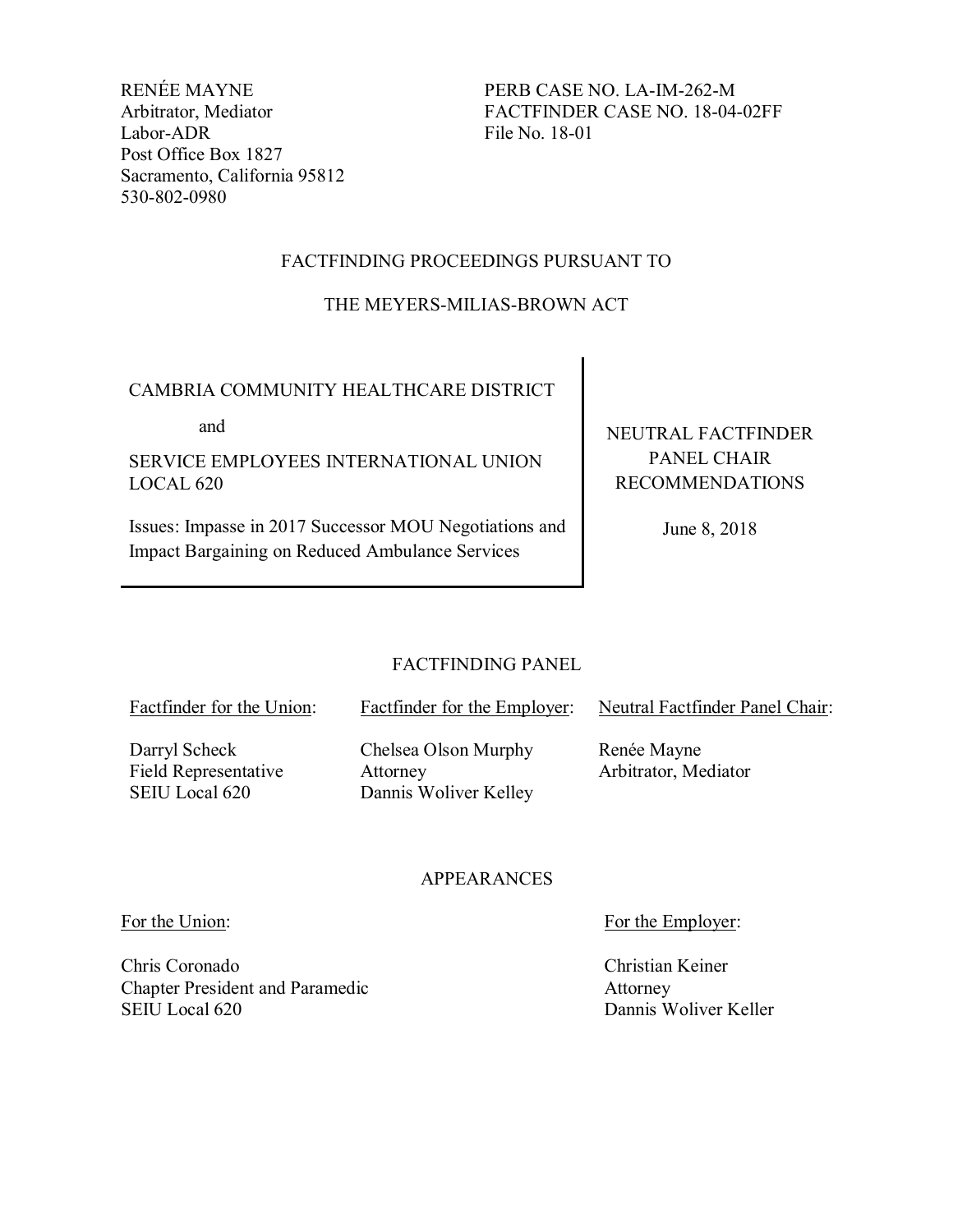## **INTRODUCTION**

This factfinding arose due to an impasse in collective bargaining under the State of California Meyers-Milias-Brown Act (MMBA) Government Code §3505.4 between Service Employees International Union Local 620 (Union, SEIU) and the Cambria Community Healthcare District (Employer, District).

Under the procedures of the California Public Employment Relations Board (PERB), Renée Mayne was appointed to serve as the Neutral Factfinder Panel Chair, Chelsea Olson Murphy was appointed as the Panel Member to represent the Employer, and Darryl Scheck was appointed as the Panel Member to represent the Union. (PERB letter April 9, 2018)

The parties agreed all procedural requirements of the impasse had been met, and the dispute was properly before the Factfinding Panel to issue its recommendations to resolve the impasse in collective bargaining.

The factfinding hearing was held on May 17, 2018, at the Coast Unified School District, 1350 Main Street, Cambria, California. The parties had full opportunity to present and submit relevant exhibits and evidence, and to discuss and argue the issues in dispute. After the conclusion of the hearing the factfinding record was closed on May 17, 2018, and the dispute was submitted for the Panel's review and recommendations.

# ISSUES AT IMPASSE

- I. Labor negotiations for a 2017 successor Memorandum of Understanding (MOU).
- II. The impacts on bargaining unit employees stemming from the District's decision to cease nighttime operations of one of its two ambulances, resulting in one ambulance operating 24 hours per day and one ambulance operating 12 hours per day.

(FF Hearing)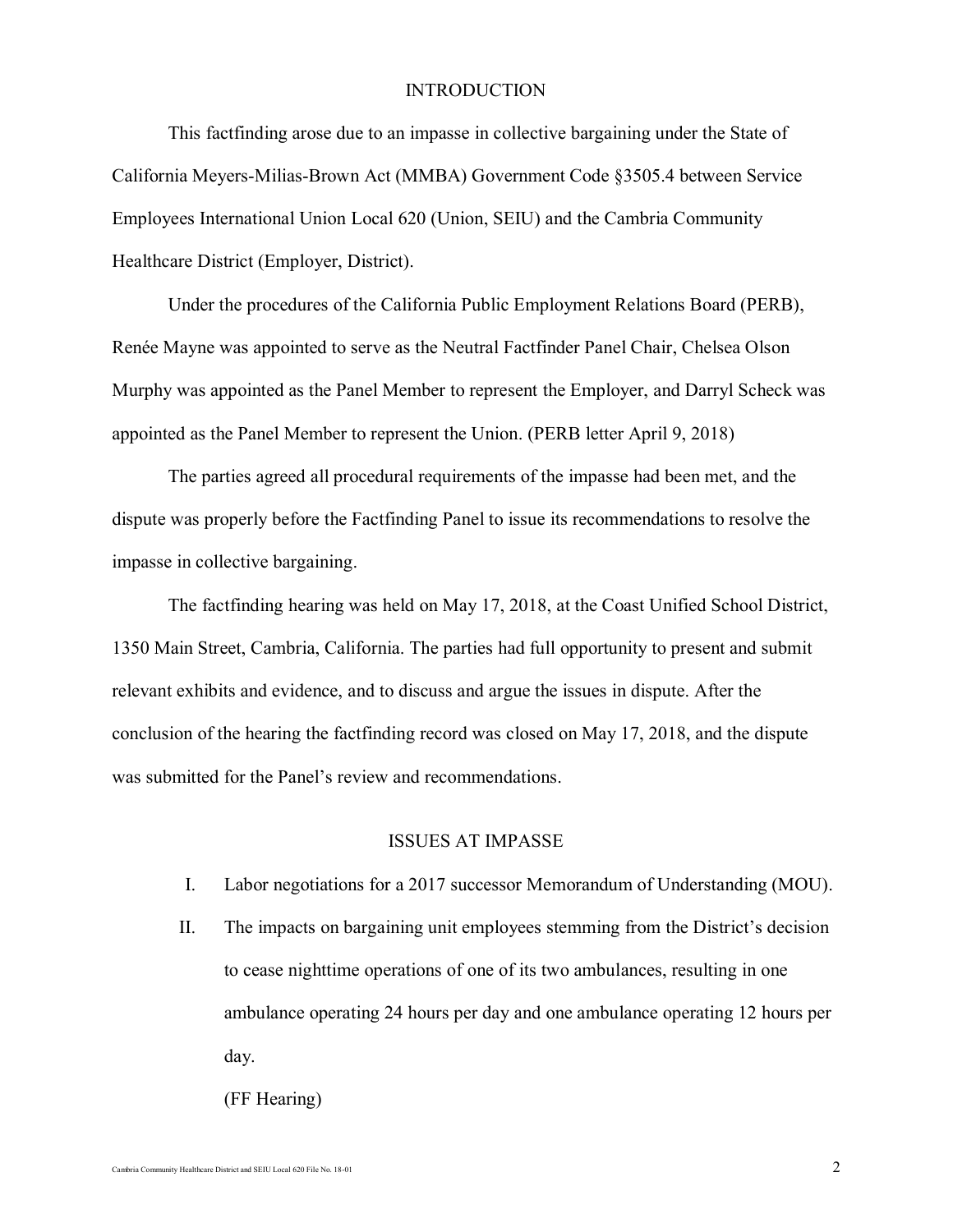# GOVERNING STATUTE

The MMBA Government Code §3505.4(d) sets forth the criteria to be used in the factfinding process.

In arriving at their findings and recommendations, the factfinders shall consider, weigh, and be guided by all the following criteria:

(1) State and federal laws that are applicable to the employer.

(2) Local rules, regulations or ordinances.

(3) Stipulations of the parties.

(4) The interests and welfare of the public and the financial ability of the public agency.

(5) Comparison of the wages, hours, and conditions of employment of the employees involved in the factfinding proceeding with the wages, hours, and conditions of employment of other employees performing similar services in comparable public agencies.

(6) The consumer price index for goods and services, commonly known as the cost of living.

(7) The overall compensation presently received by the employees, including direct wage compensation, vacations, holidays, and other excused time, insurance and pensions, medical and hospitalization benefits, the continuity and stability of employment, and all other benefits received.

(8) Any other facts, not confined to those specified in paragraphs (1) to (7), inclusive, which are normally or traditionally taken into consideration in making the findings and recommendations.

## FACTUAL BACKGROUND

The Cambria Community Healthcare District provides emergency medical and

ambulance services in the northern part of the Central Coast of California. The bargaining unit is

composed of 4 full-time Paramedic positions and 5 full-time Emergency Medical Technician

(EMT) positions. (Employer p.2; Union p.106)

Though the Union initially submitted for factfinding salary and other proposals that

remained unresolved after successor negotiations, the parties agreed at the commencement of the

factfinding hearing that a primary issue took precedence above all else: The impacts on

bargaining unit employees stemming from the District's decision to alter its ambulance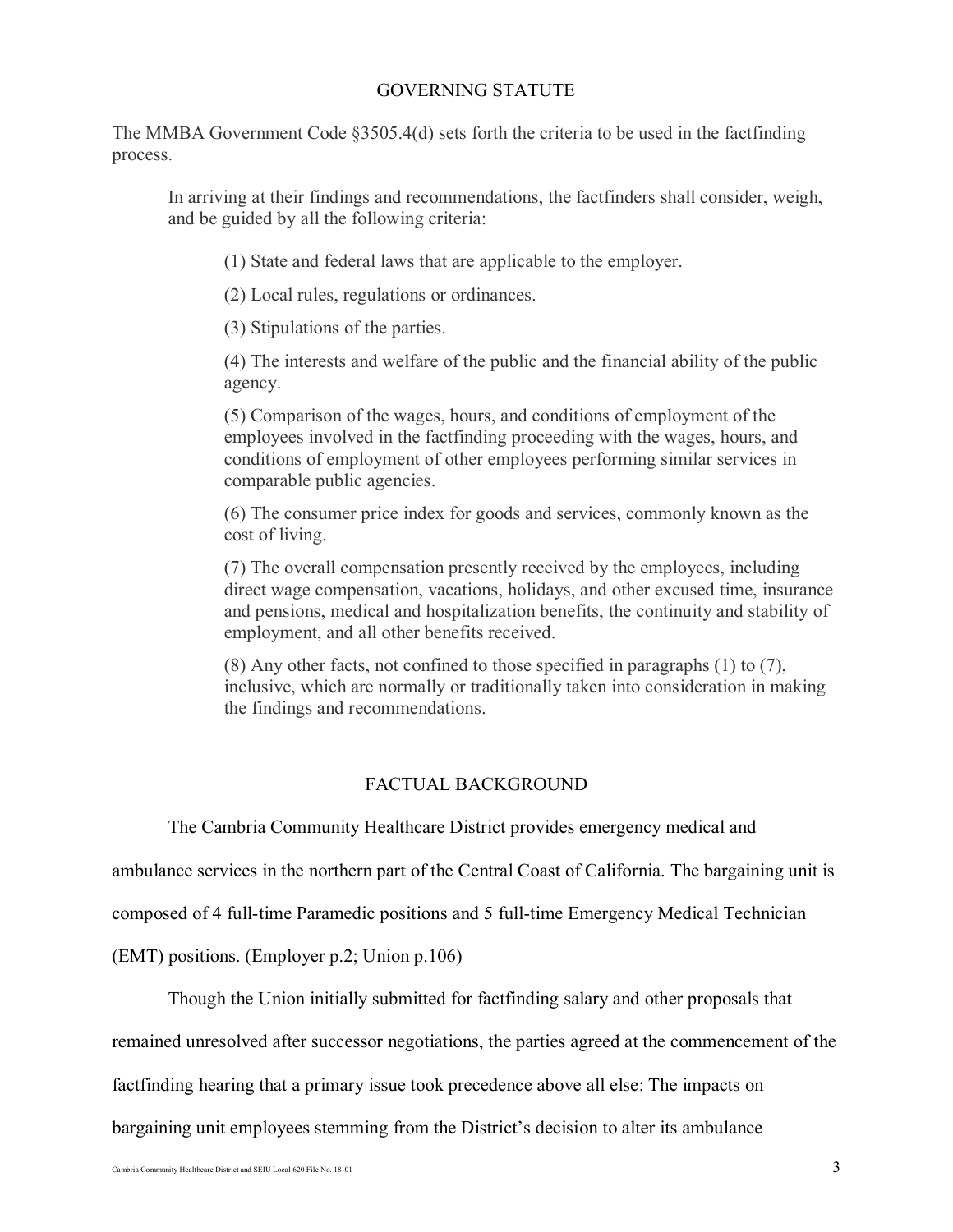operations from two ambulances 24 hours per day, to one 24-hour ambulance and one 12-hour ambulance each day. This decision resulted in the need to alter some employee work schedules. The District proposed to replace one of its two 24-hour ambulance shifts per day with a 12-hour shift. The 12-hour shift would operate from 8:00 a.m. to 8:00 p.m.

(Employer pp.8-13; FF Hearing)

The District's 2017-18 billing-to-date trend showed fewer calls for service and commercial insurance patients than 2016-17. To mitigate financial loss from reduced ambulance calls and patient services revenue, the District had partially implemented shift changes with nonbargaining unit employees until the final outcome of successor negotiations. (FF Hearing) The MOU between the District and Union under Section X *Hours of Work and Work Schedules*, §A. *Shift Hours* stated bargaining unit work was in 24-hour periods:

*Regular full-time Association members shall be scheduled to work a 48-hour shift, consisting of two uninterrupted 24-hour periods. Scheduling shall be on an A, B, or C shift basis. A 48-hour work shift shall alternate with a 96-hour off duty period, which averages at a 56-hour work week.* (Union p.38)

The parties had begun negotiating the successor MOU on May 11, 2017. As of the date the Union declared impasse, January 12, 2018, the Union had last proposed a 2% minimum annual cost of living adjustment salary increase. The Union also proposed to adjust the EMT salary scale proportionally to maintain the salary range if the Employer's minimum salary was less than the state minimum wage. The Union proposed all other terms and conditions remain status quo. (Employer p.22; FF Hearing)

After impasse was declared and before the factfinding hearing, the District issued its last, best and final offer. This offer was status quo for terms of employment except those related to staffing 12-hour shifts and vacation accrual. The District's offer would not result in a loss of pay to bargaining unit employees assigned to the 12-hour shifts. The offer would result in bargaining unit employees not receiving annual vacation leave advanced each year. Instead, employees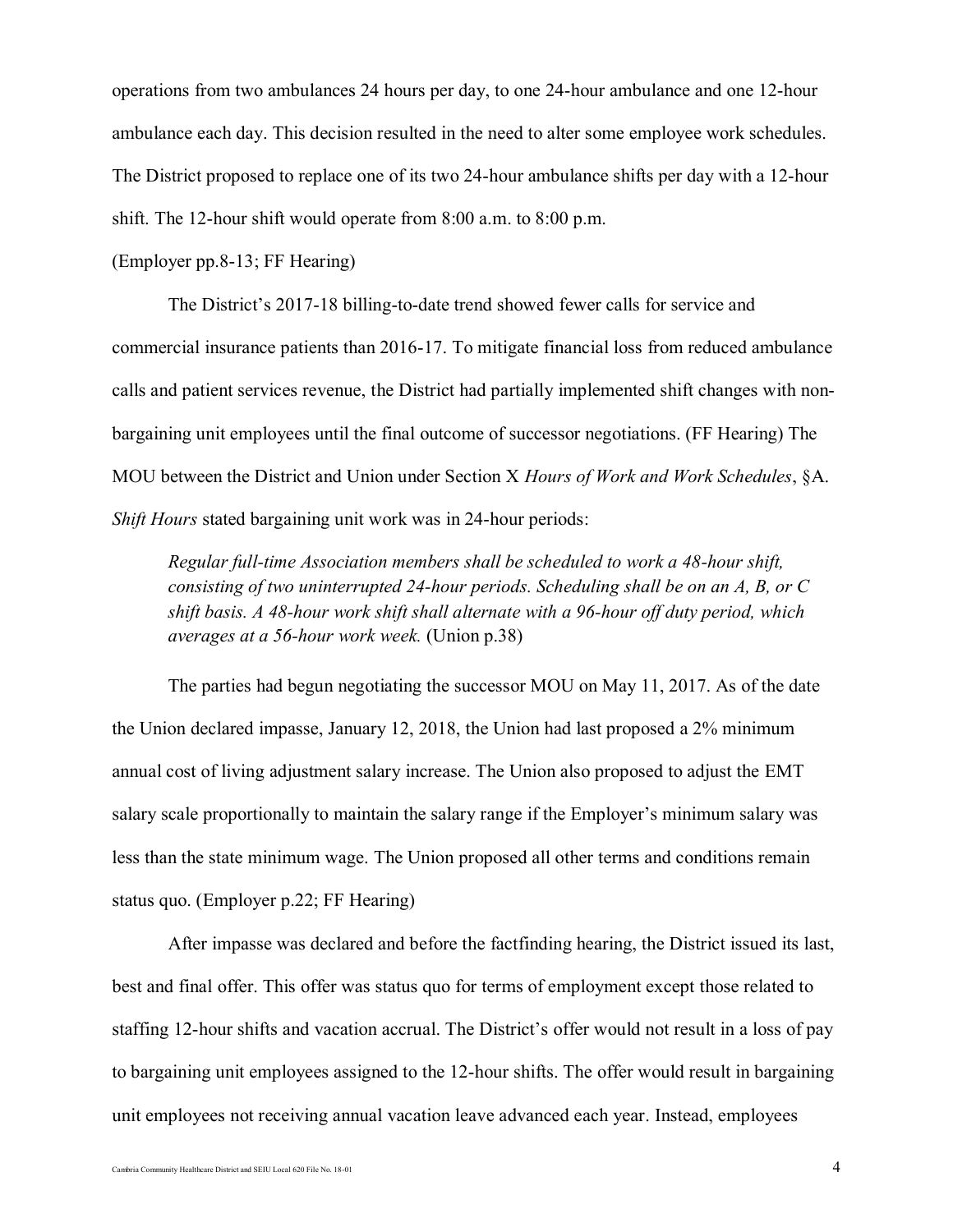would receive the same amount of vacation leave using an accrual method. The 12-hour employees would accrue a pro rata amount of vacation leave in each pay period. (Employer p.66)

District budgets were submitted by the parties into the factfinding record. The \$1.8 million budget for 2017-18 showed the District's ending balance was anticipated to be \$22,552. The \$1.76 million budget for 2016-17 budget projected an ending balance of \$2,376. However, the 2016-17 independent audit showed that the District had cash assets of \$477,327 at the close of the fiscal year. Going back to 2015-16, the District's \$1.65 million budget planned for a deficit with an ending balance of -\$42,900. (Employer pp.4-20; Union pp.46-87)

Negotiation and mediation were unsuccessful in resolving the parties' collective bargaining disputes. What follows is the position of the Union and then the District's position.

## POSITION OF THE UNION

The Union did not concur that the District would have a continued structural budget deficit, because the current fiscal health of the District might not dictate a future decline. The Union argued that the District's revenues and reserves could have increased if it had proposed and passed a parcel tax via a ballot measure. The Union and its bargaining unit members were still willing to work with the District to educate the voters on the necessity of increased tax revenue. Employees were unhappy that the District had not pursued increased taxes and other revenue sooner, and now the District's fiscal issues were adversely affecting them. (FF Hearing)

Due to the high cost of housing on the California Central Coast, the majority of employees could not live in close proximity to the District office in the city of Cambria, and some traveled a long distance to work there. Most also held second jobs, which they could not continue to maintain with a 12-hour shift at the District. These facts led the employees to also raise their concerns to the District about their safety. (FF Hearing)

Current service levels were reduced due to the partial implementation of the 12-hour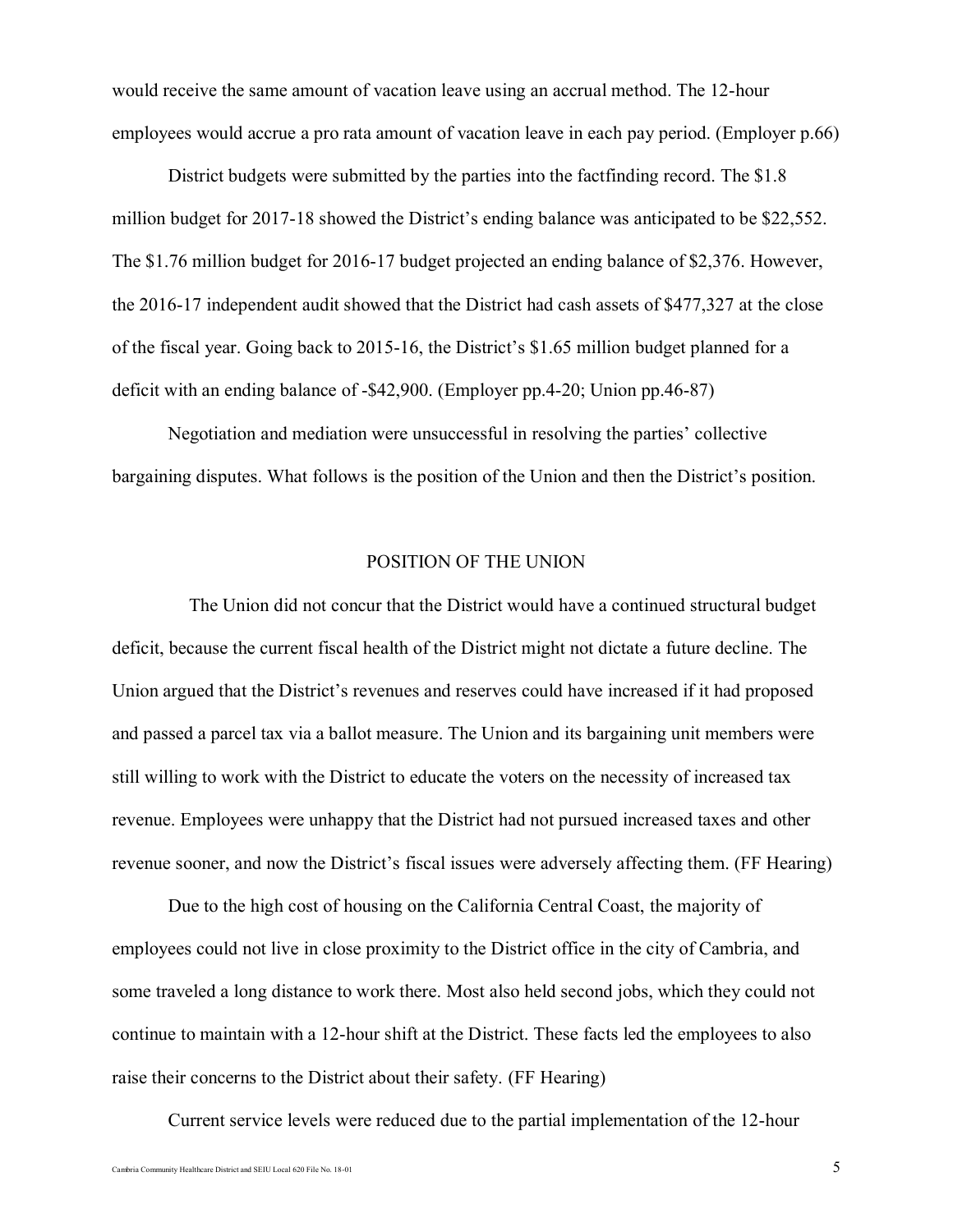shifts, and the employees were now having to wake up more frequently to calls, which posed a safety issue for those driving a long distance to their homes. The District's proposal to staff the new 12-hour shifts with bargaining unit employees would affect the safety, personal income, and lifestyle of each of the unit members. The Union pointed out that there were other operating cuts the District could make, such as eliminating all non-essential costs and services now rather than later. (FF Hearing)

## POSITION OF THE DISTRICT

With a downward trend in revenue and increased costs in providing medical services, and after taking steps to reduce other operating costs, the District said it had no choice but to turn to personnel for help to achieve savings. The District presented information showing a trend toward a budget deficit in 2018-19 that would require a transfer of reserves to fill the budget gap. If the downward trend in income continued, the District said it might exhaust its reserves, and it projected it could become insolvent by November 2018. (Employer pp.4-20; FF Hearing)

With 84% of the budget earmarked for employees' salaries, benefits and nondiscretionary employment costs such as workers' compensation, the District proposed to reduce capital expenditures for ambulance services. To reduce costs, the District would assign one of the two ambulances for 12 hours rather than two ambulances per 24-hour shift. Simultaneously, the District proposed to modify one of two daily 24-hour shifts to one 12-hour shift. To make this proposal more acceptable to the employees, the District proposed shift selection by seniority and no loss of pay or benefits for employees working a 12-hour shift. (FF Hearing)

The District had conducted a study of its calls for services and developed the 12-hour shift proposal for the days and times with the most frequent call activity. This would result in 12 hour employees working 3 shifts one week and 4 shifts the next week, while the 24-hour employees would continue to work a 48-hour shift with a 96-hour off duty period.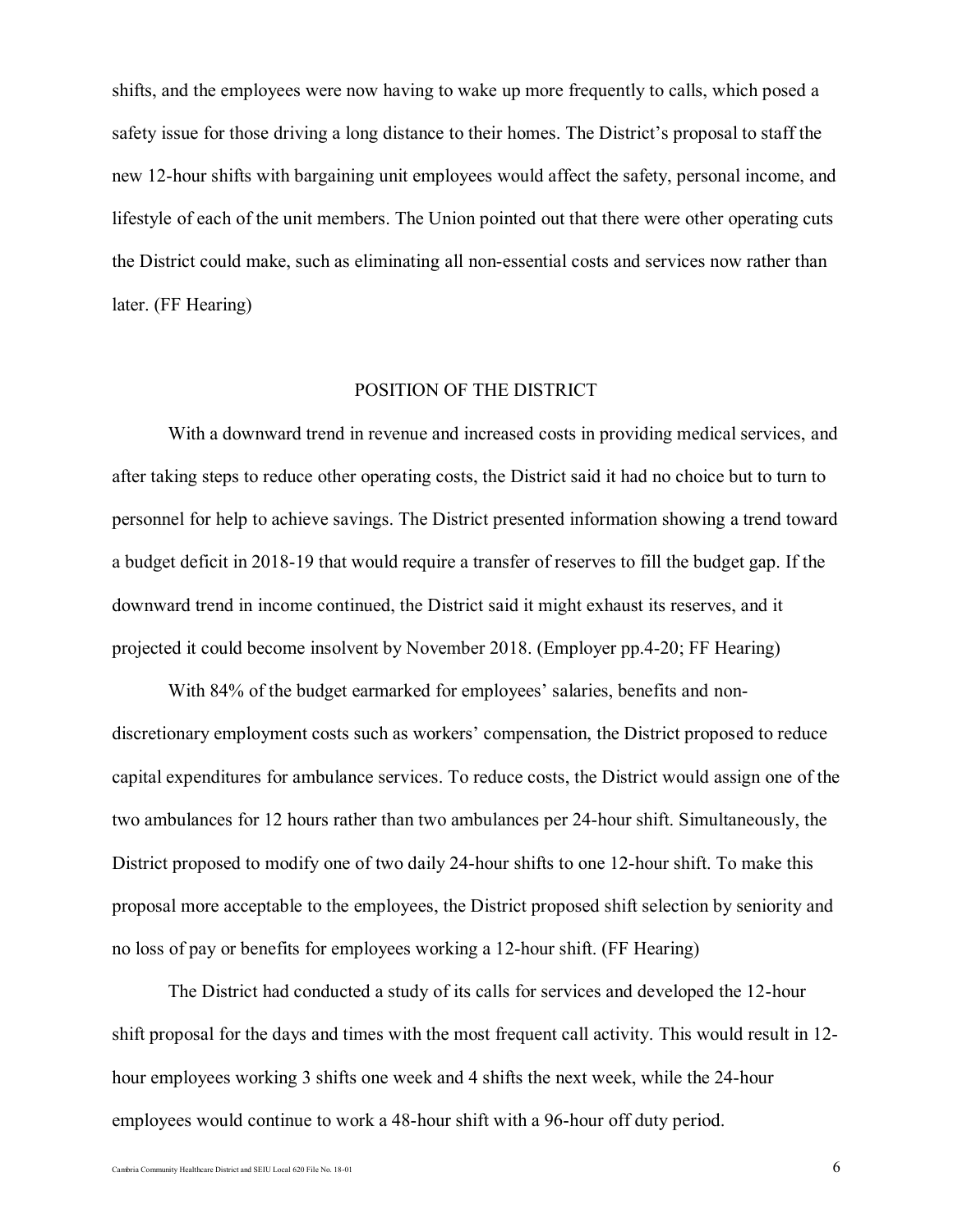(Employer pp.50-52, 60-66, 92-93; FF Hearing)

The District said that its governing board was considering seeking a tax increase, and that they were willing to continue to work with the Union to find other ways to reduce costs and increase revenues. While the District acknowledged it had not taken all the actions the Union wanted it to take in raising revenue in the past few years, the District argued that it had enacted a number of operating cuts within its discretion, and none had affected the bargaining unit employees. (FF Hearing)

# NEUTRAL FACTFINDER PANEL CHAIR DISCUSSION

The Neutral Panel Chair finds the District provided sufficient evidence to prove that it has a significant financial concern due to loss of revenue and increased costs. While the parties could wait to discuss implementing the 12-hour shifts until the outcome of the parcel tax initiative in November 2018 is known, the District said the parcel tax would not be enough to fill the income gaps, and it may be too late if it exhausts its reserves and becomes insolvent. The Union expressed confidence in the passage of a November 2018 parcel tax and had also pointed to other operating cuts the District could make before November if necessary. (FF Hearing)

The Neutral Panel Chair finds that the Union provided sufficient evidence to prove the District proposal will have a significant impact on the emergency medical services employees. The employees have identified safety, economic, family, and personal lifestyle changes that would need to be made, for them to maintain their employment with the District. (FF Hearing) Retaining qualified emergency services professionals would be important for the future of the District's services. While the District's last, best and final offer is for a July 1, 2018 implementation, the Panel Chair's first two recommendations to resolve this dispute are contingent on whether a parcel tax is proposed and approved in November 2018.

The Panel Chair also recommends contract language to maintain the proportionality of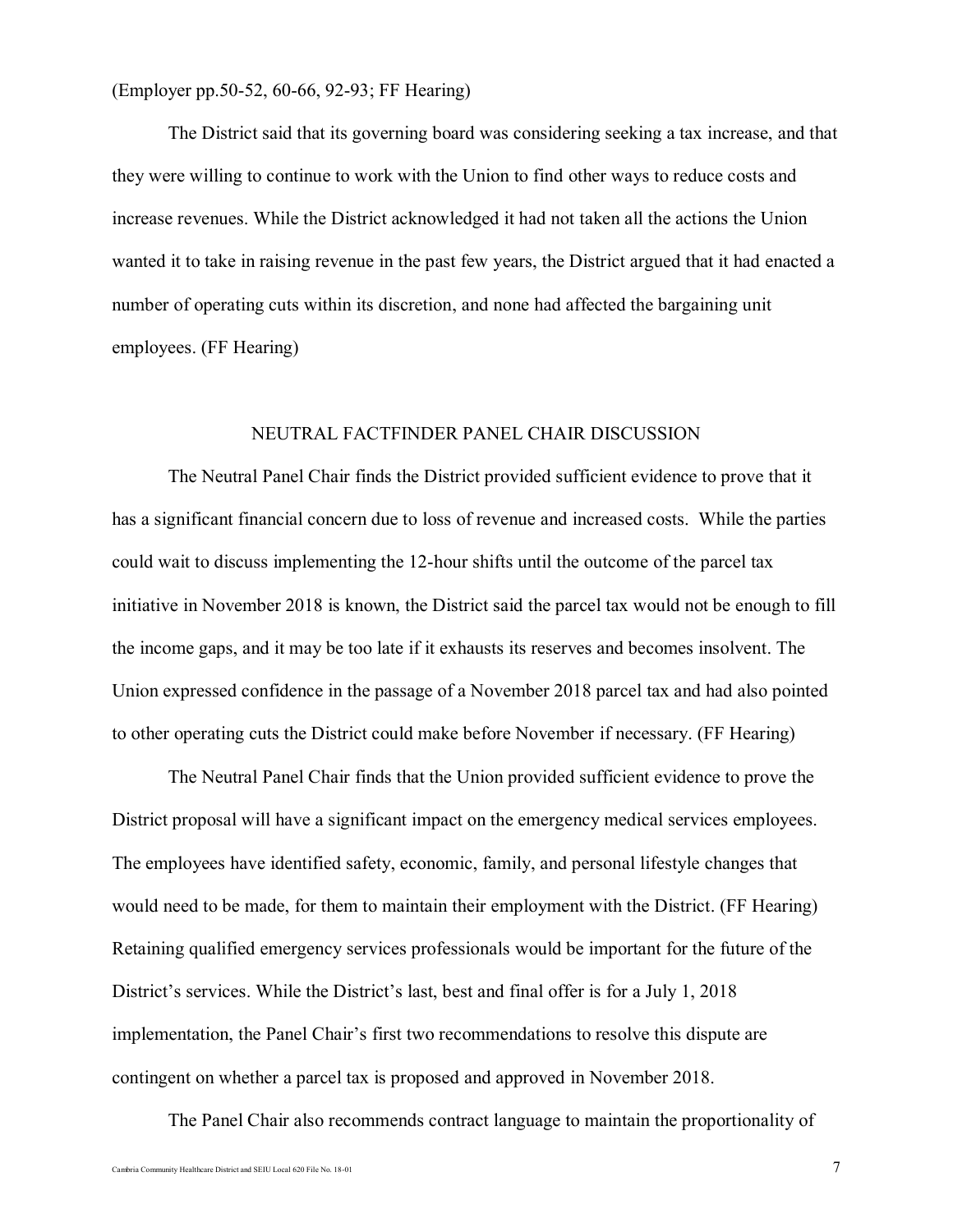the EMT salary range if the minimum wage raises the Step 1 salary.

Finally, the Neutral Panel Chair recommends the parties engage in labor-management talks to develop mutually agreeable plans to help ensure the continued operations of the District. Under this recommendation, the District and Union would jointly report monthly to the District's governing body on the status of their recommendations.

The following page lists the recommendations of the Neutral Factfinder Panel Chair. Attached to this report are letters of concurrence and dissent regarding these recommendations, from the Panel Member for the Union, Darryl Scheck, and the Panel Member for the District, Chelsea Olson Murphy.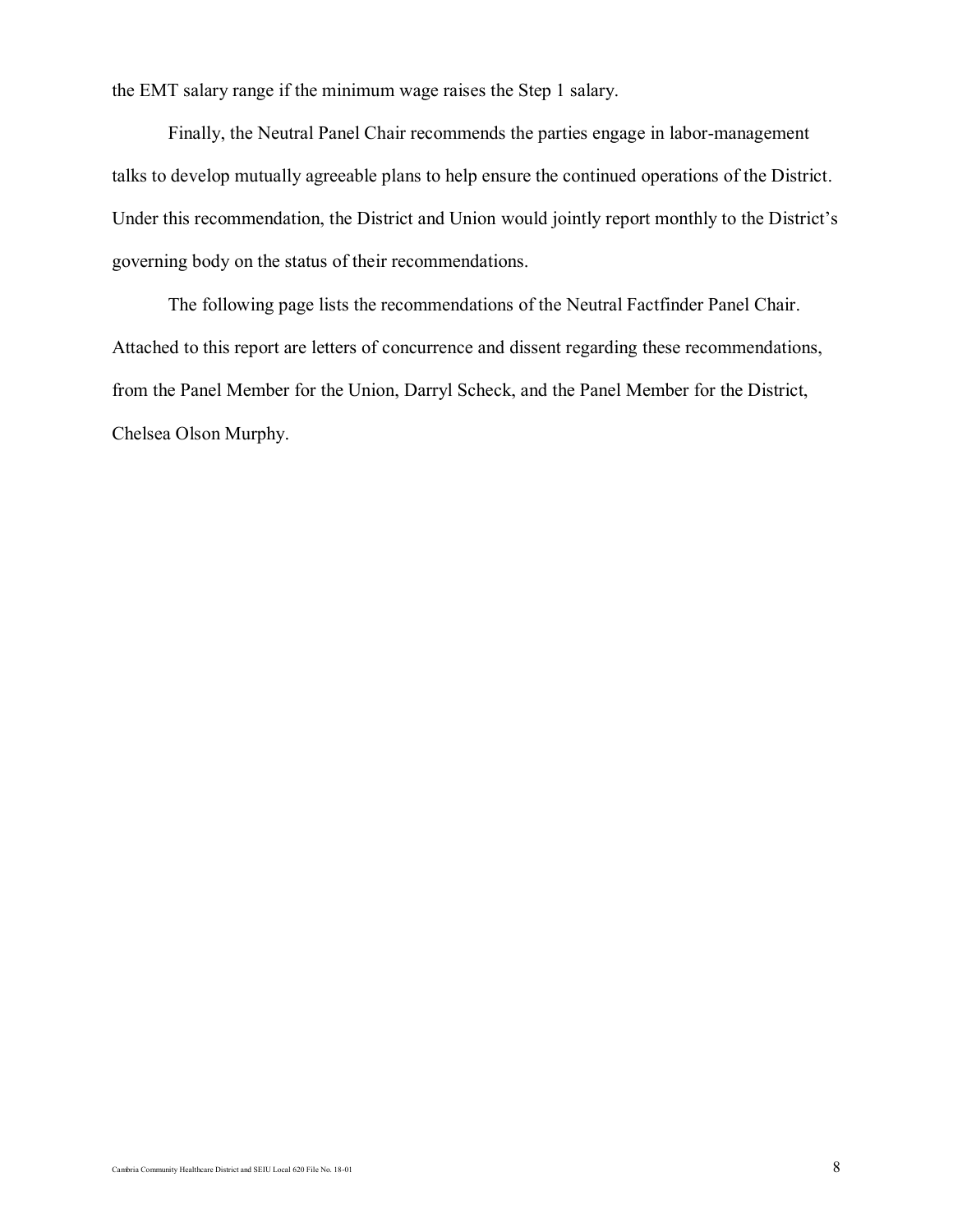# NEUTRAL FACTFINDER PANEL CHAIR RECOMMENDATIONS

In accordance with Government Code §3505.4(d)(4), the Neutral Panel Chair recommends the parties resolve their impasse in collective bargaining by agreeing to a one-year going-forward contract, that includes the following terms:

- 1. If a parcel tax is approved in November 2018, effective with the shift change closest to January 1, 2019, the parties shall implement 12-hour shift changes per the terms of the District's last, best and final offer dated May 10, 2018.
- 2. If a parcel tax was not approved by the electorate or was not approved by the District's governing board to send to the electorate, effective with the first shift change following Election Day in November 2018, the parties shall implement the 12-hour shifts per the terms of the District's last, best and final offer dated May 10, 2018.
- 3. Add contract language for EMT's: Salary increased by a statutory minimum wage increase, shall proportionally modify the entire salary range of that position.
- 4. Establish a labor-management committee to evaluate options and jointly recommend short and long-range plans that would ensure the continued existence of the District's emergency medical services on the northern part of the Central Coast of California. The committee will provide monthly joint reports to the District's governing body during the term of this one-year contract.

**RENÉE MAYNE** Neutral Factfinder Panel Chair

June 8, 2018

Factfinder for the Union: Darryl Scheck, Field Representative, SEIU Local 620, provided in the attached letter, the Union's concurrences and dissents with the recommendations contained in this Factfinding Report.

Factfinder for the District: Chelsea Olson Murphy, Attorney, Dannis Woliver Kelley provided in the attached letter, the District's concurrences and dissents with the recommendations contained in this Factfinding Report.

9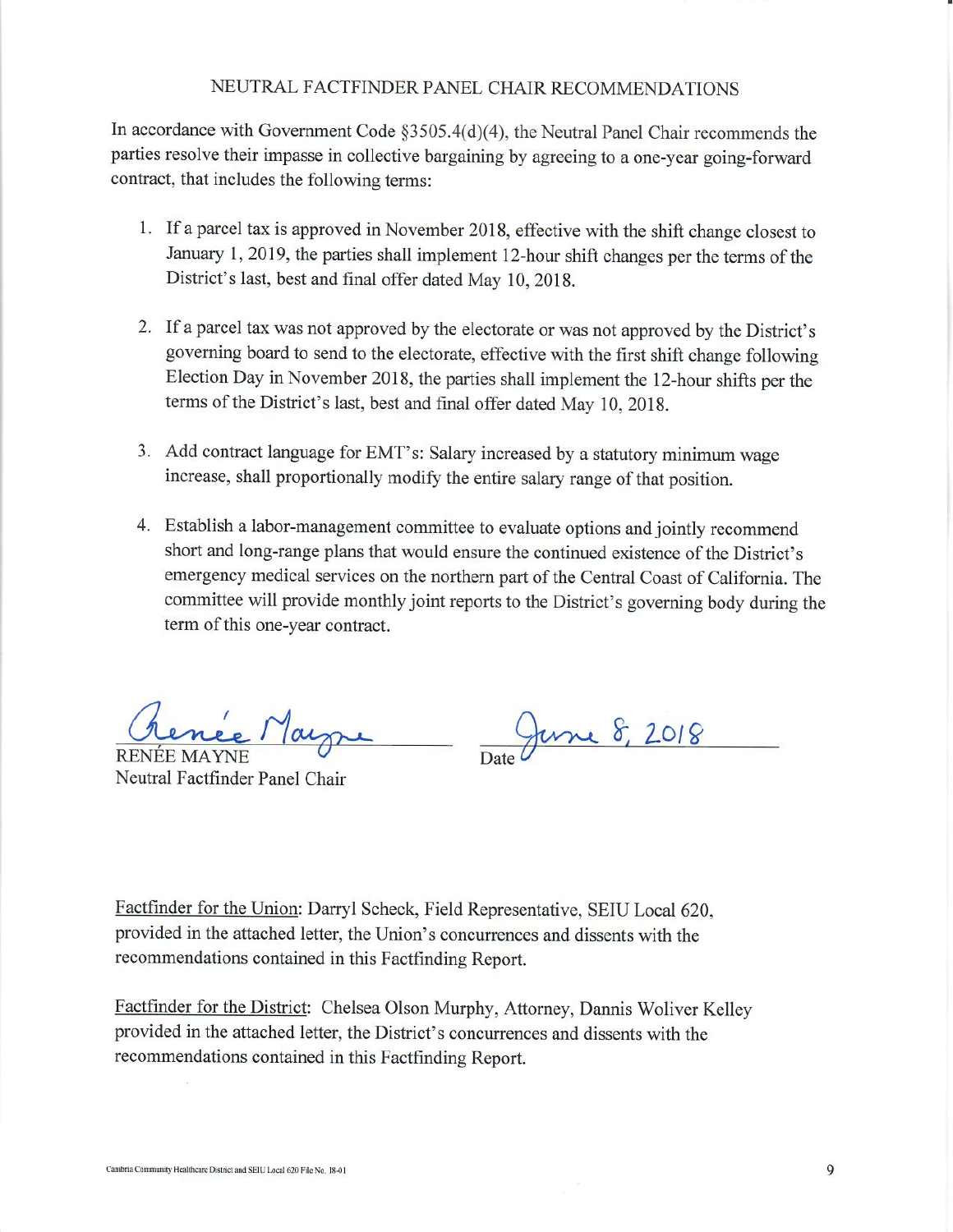# UNION/ASSOCIATION FACTFINDER CONCURRING AND DISSENTING OPINIONS TO THE NEUTRAL FACTFINDER PANEL CHAIR'S RECOMMENDATIONS

As the Union/Association Factfinder appointed by the Union/Association Membership, the following is submitted in response to the recommendations of the Neutral Factfinder Panel Chair. I concur with three of the four recommendations made by the Neutral Factfinder Panel Chair and dissent with one of the four recommendations made by the Neutral Factfinder Panel Chair.

Recommendation 1. - I dissent with the Neutral Factfinder Panel Chair's First Recommendation that "If a parcel tax is approved in November 2018, effective with the shift change closest to January 1, 2019, the parties shall implement 12-hour shift changes per the District's last, best and final offer dated May 10, 2018. This recommendation on its face appears to be result from the assertion by the District that a parcel tax would not be enough to fill the income gaps, and it may be too late if it exhausts its reserves and becomes insolvent. The Union recommended possible alternatives for decreases in expenditures and also recommended market financing options with regards to rehabilitation of an existing facility to help the District remain solvent until revenue from a parcel tax could be received.

Recommendation 2. - I concur with the Neutral Factfinder Panel Chair's Second Recommendation. If a parcel tax is not approved by the District's governing board to send to the electorate and is not approved by the electorate, it is the opinion of the Union's Factfinder that the District will come under increased financial stress detrimental to the entire District and its Patrons. The Union/Association has recommended many possible alternatives for decreasing expenditures and if the District is prudent in its financial management, a November implementation of 12-hour shifts should be feasible. This will allow affected employees time to transition as there is uncertainty with regards to the final outcome of negotiations until the proceedings inevitably reach a conclusion.

Recommendation 3. - I concur with the Neutral Factfinder Panel Chair's Third Recommendation.

Recommendation 4. - I concur with the Neutral Factfinder Panel Chair's Fourth Recommendation.

June 8th, 2018

**DARRYL SCHECK Union/Association Factfinder** 

Date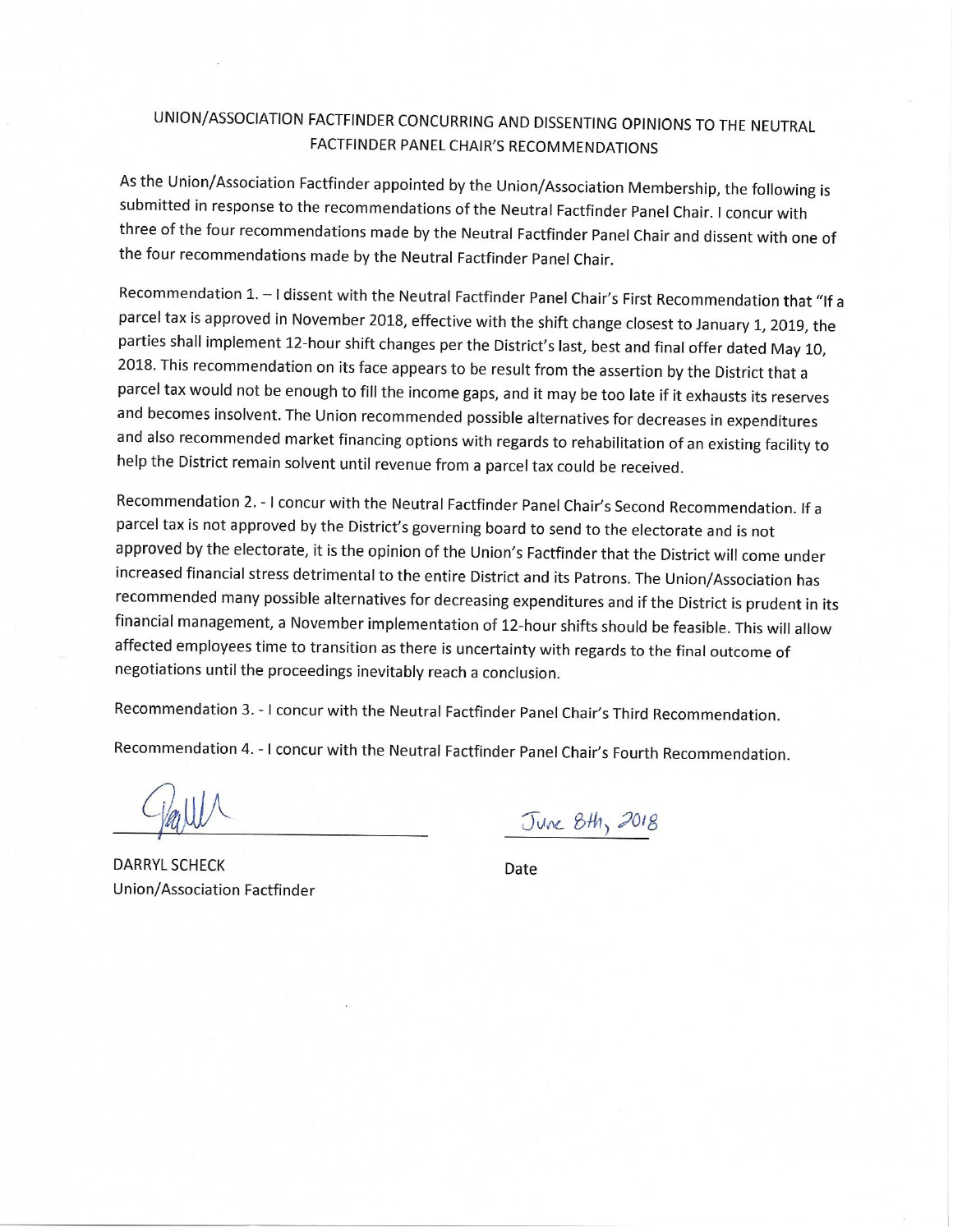

Attorneys at Law

**CHELSEA OLSON MURPHY** Attorney at Law colsonmurphy@DWKesq.com

**San Luis Obispo**

## FACTFINDING PROCEEDINGS PURSUANT TO

## THE MEYERS-MILIAS-BROWN ACT

| CAMBRIA COMMUNITY HEALTHCARE DISTRICT                                                                     | PERB CASE<br>NO. LA-IM-262-M                            |
|-----------------------------------------------------------------------------------------------------------|---------------------------------------------------------|
| and                                                                                                       | <b>FACTFINDER CASE</b>                                  |
| SERVICE EMPLOYEES INTERNATIONAL UNION<br>LOCAL 620                                                        | NO. 18-04-02FF                                          |
|                                                                                                           | File No. 18-01                                          |
| Issues: Impasse in 2017 Successor MOU Negotiations<br>and Impact Bargaining on Reduced Ambulance Services | <b>PARTIAL</b><br>DISSENT/PARTIAL<br><b>CONCURRENCE</b> |

As the factfinding panel member appointed by the Cambria Community Healthcare District ("District"), I submit the following in response to the recommendations issued by Panel Chair Renée Mayne ("Chair"). In doing so, I concur in part and dissent in part as explained below. I concur with the Chair's analysis of the dire financial situation faced by the District as well as the recommendations proposed in the report except as indicated below.

I dissent as to the timing of implementation of the District's last, best and final offer as outlined in Recommendations 1 and 2. In those recommendations, the Chair proposes that the District implement the terms of the District's last, best and final offer either in November 2018 (if parcel tax is placed on ballot and does not pass) or on January 1, 2019 if a parcel tax is approved by the voters of Cambria.

Specifically, while I agree with the Chair that the District "has a significant financial concern due to loss of revenue and increased costs" I do not believe the District can afford to delay full implementation of its 12-hour car until after the election in November 2018 at the earliest or in January 2019 at the latest. The District's precarious financial state has continued to worsen throughout 2017 and into 2018. One of the most significant impacts which was impossible to predict was the significant loss of ambulance income. The District receives approximately \$3,000 in reimbursement for every patient with commercial health insurance that it transports while Medicare reimbursements are around \$500. Over the past year, the District has

#### **SAN FRANCISCO**

275 Battery Street Suite 1150 San Francisco, CA 94111 TEL 415 543 4111 FAX 415.543.4384

#### **LONG BEACH**

115 Pine Avenue Suite 500 Long Beach, CA 90802 TEL 562.366.8500 FAX 562.366.8505

#### **SAN DIEGO**

750 B Street Suite 2310 San Diego, CA 92101 TEL 619.595.0202 FAX 619.702.6202

#### **SAN RAFAEL**

4040 Civic Center Drive Suite 200 San Rafael, CA 94903 TEL 415.543.4111 FAX 415.543.4384

#### CHICO

2485 Notre Dame Boulevard Suite 370-A Chico, CA 95928 TEL 530.343.3334 FAX 530.924.4784

#### SACRAMENTO

555 Capitol Mall Suite 645 Sacramento, CA 95814 TEL 916,978,4040 FAX 916.978.4039

#### **SAN LUIS OBISPO**

1065 Higuera Street Suite 301 San Luis Obispo, CA 93401 TEL 805.980.7900 FAX 916.978.4039